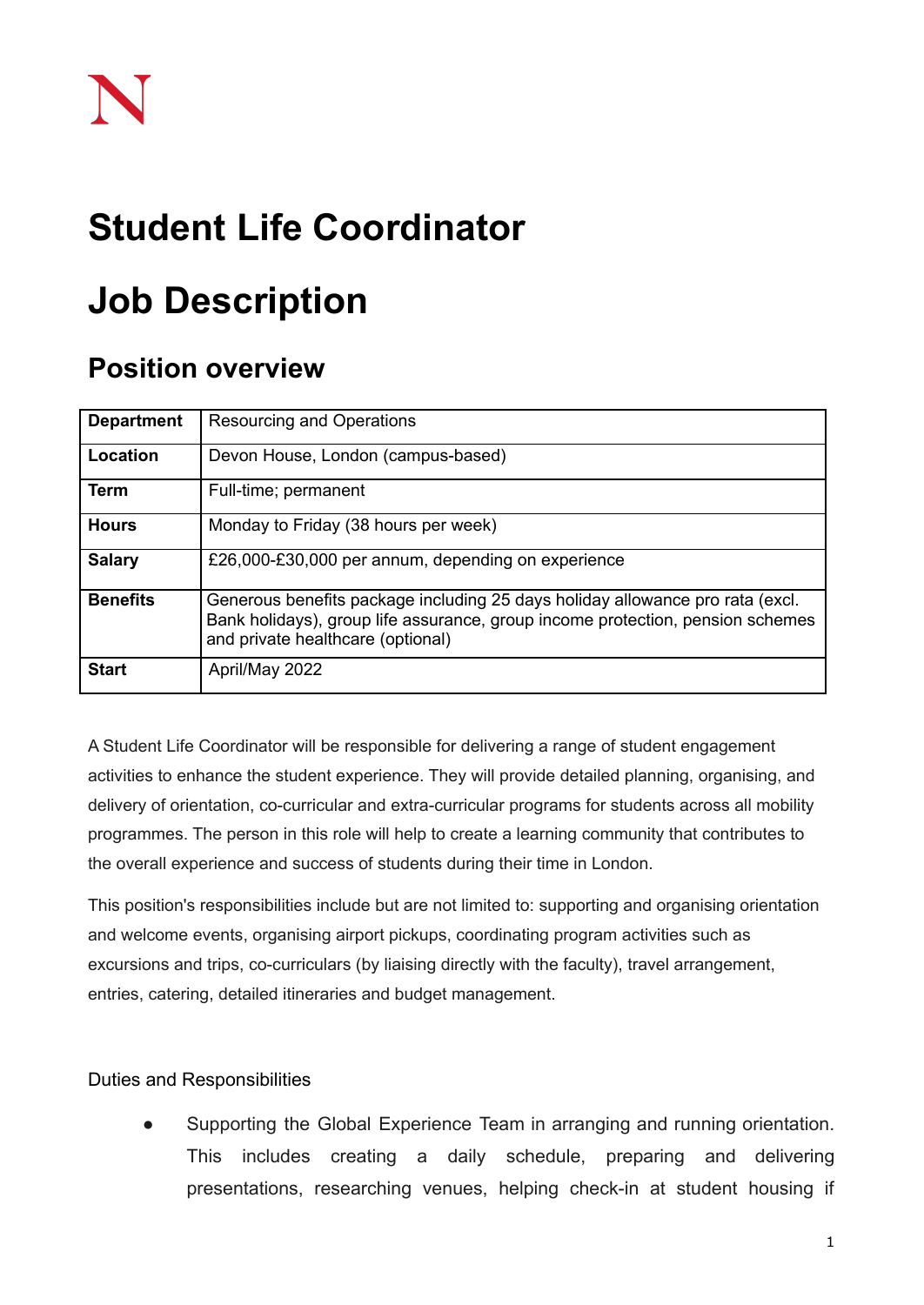needed, organising catering, preparing orientation materials and packs, collecting and reviewing health and safety procedures for all locations etc.

- Design and coordinate regular student programming activities including on and off campus events, overnight trips and day trips with a learning component, and all associated logistics.
- Attendance at extra-curricular and co-curricular events, including those with overnight stays.
- Be a resource to the College community on cultural awareness, local resources, transport, living in London, etc.
- General administrative duties such as arranging travel cards, ID access cards, updating college platforms, documents and handbooks and other resources.
- Support the Global Experience Manager and Administrator with committee meetings and/or working group administration.
- Provide campus tours for prospective students as well as visiting partners and faculty.
- Create Social Media content to promote on campus events and activities.
- Contribute to a calendar of annual social and cultural events in collaboration with other departments, such as the Events Team.
- Budget management as required.

### Other Duties

- Undertaking other duties as assigned by management and in accordance with the level of the post.
- Foster a positive work environment with a good team spirit, with a high quality student experience at the forefront of all efforts.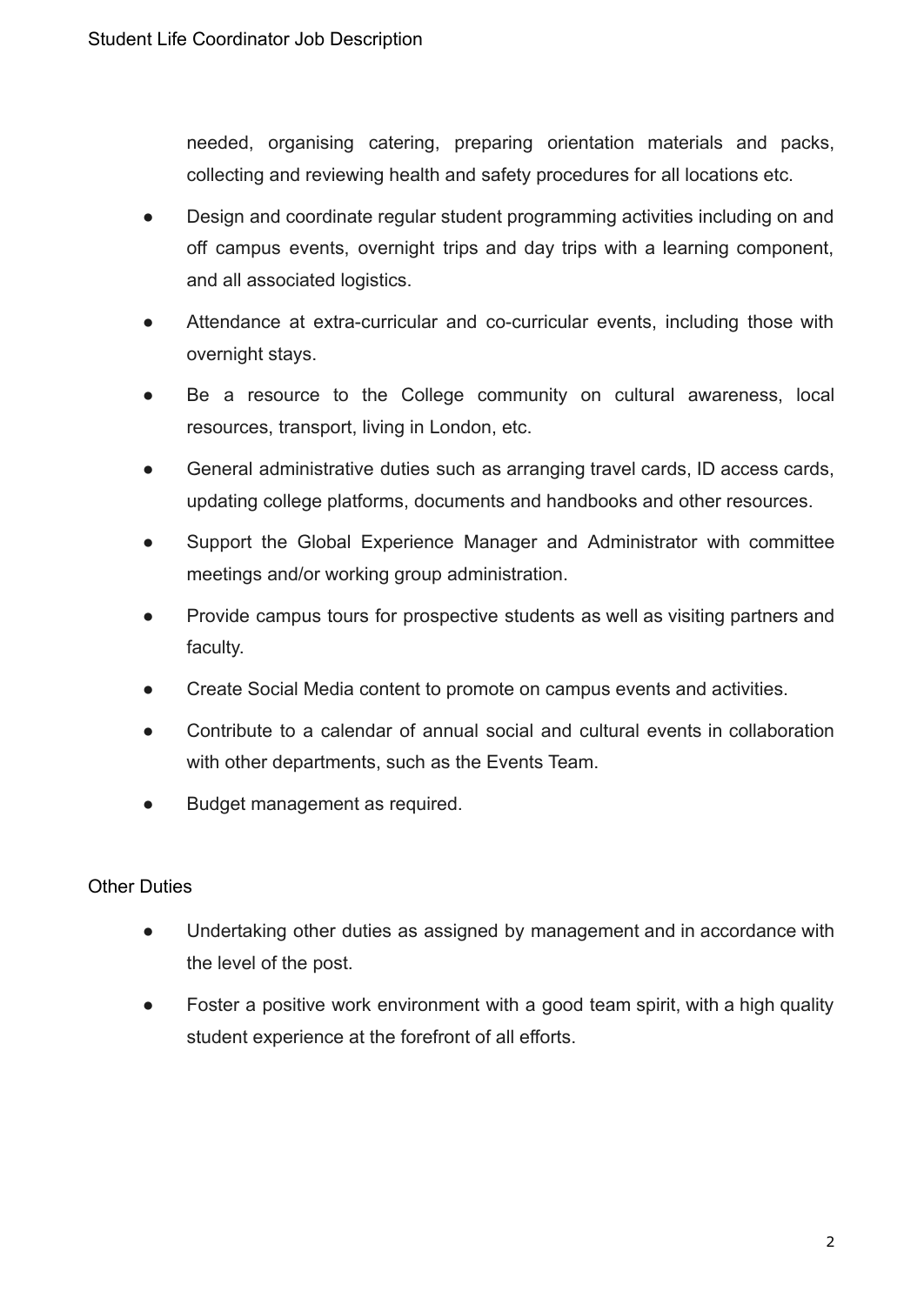## About the College

Founded in 2012, New College of the Humanities at Northeastern has established itself as a prestigious higher education institution based in the heart of London. After becoming part of Northeastern University's global network in early 2019, the College has undergone a period of rapid growth, having been granted Taught Degree Awarding Powers in February 2020 and moving to new premises in 2021. NCH continues to grow taking in more students year on year, further expanding its courses, network and opportunities.

Person specification criteria (essential / desirable)

- Undergraduate degree [D]
- Experience with event management related to student activities that enhanced the student experience [E]
- Strong knowledge of London Intellectual, cultural, and/or business institutions and networks [D]
- Experience working in a university or academic setting [E]
- Experience living, studying, or working abroad or experience working with international students [D]
- Experience with U.S. student demographic is preferable [D]
- Good written communications and strong interpersonal skills to deal with individuals at various levels [E]
- Excelled organisation skills and ability to prioritise and work under pressure [E]
- Able to work collaboratively and effectively in a team environment [E]
- Ability to adapt quickly (and positively) to changing demands and priorities [E]
- Excellent IT skills, including Excel and Word [E]